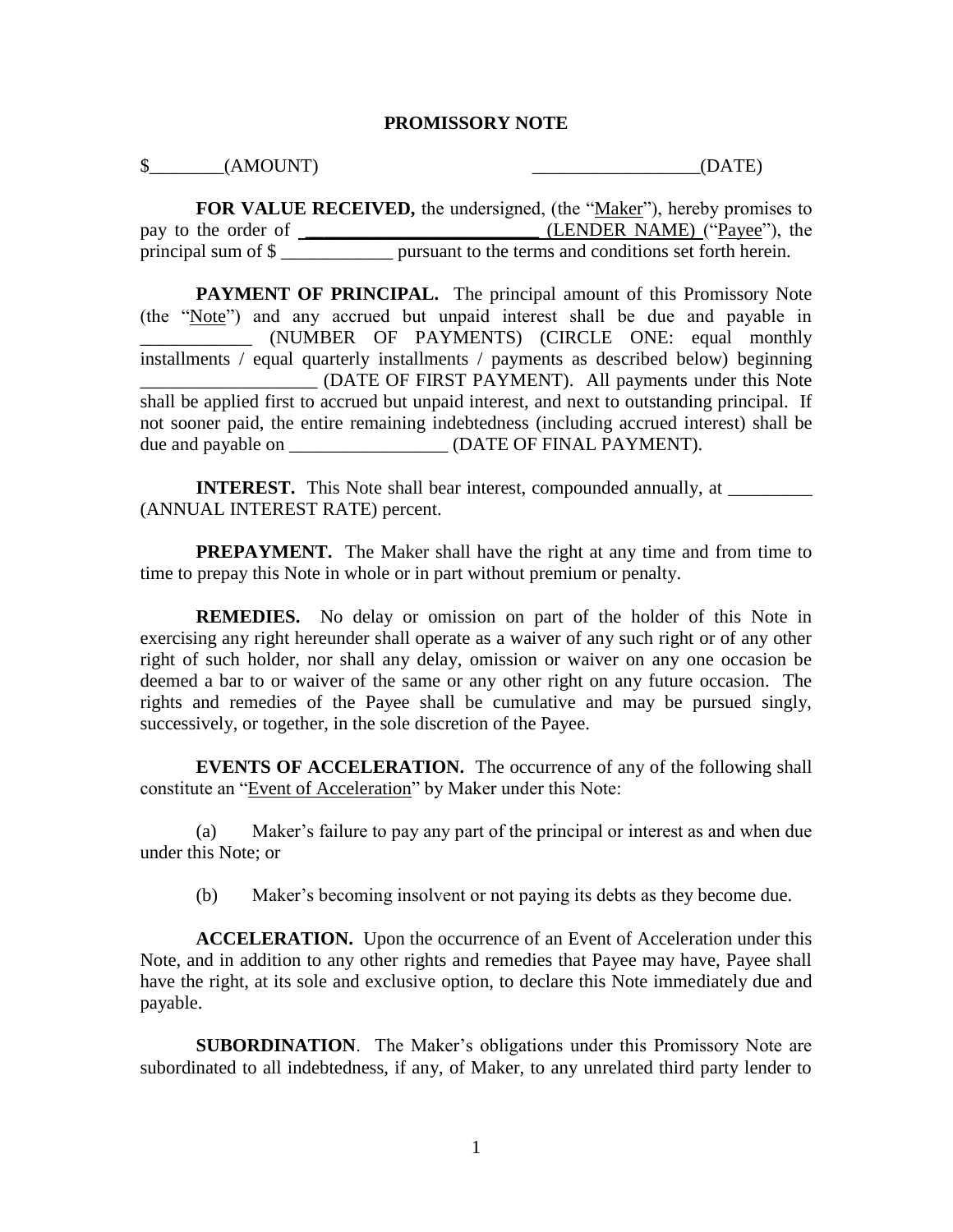the extent such indebtedness is outstanding on the date of this Note and such subordination is required under the loan documents providing for such indebtedness.

**WAIVERS BY MAKER.** All parties to this Note including Maker and any sureties, endorsers, and guarantors hereby waive protest, presentment, notice of dishonor, and notice of acceleration of maturity and agree to continue to remain bound for the payment of principal, interest and all other sums due under this Note notwithstanding any change or changes by way of release, surrender, exchange, modification or substitution of any security for this Note or by way of any extension or extensions of time for the payment of principal and interest; and all such parties waive all and every kind of notice of such change or changes and agree that the same may be made without notice or consent of any of them.

**EXPENSES.** In the event any payment under this Note is not paid when due, the Maker agrees to pay, in addition to the principal and interest hereunder, reasonable attorneys' fees not exceeding a sum equal to 15% of the then outstanding balance owing on the Note, plus all other reasonable expenses incurred by Payee in exercising any of its rights and remedies upon default.

**GOVERNING LAW.** This Note shall be governed by, and construed in accordance with, the laws of the State of \_\_\_\_\_\_\_\_\_\_\_\_\_\_\_\_\_\_\_\_\_\_ (STATE NAME).

**SUCCESSORS.** All of the foregoing is the promise of Maker and shall bind Maker and Maker's successors, heirs and assigns; provided, however, that Maker may not assign any of its rights or delegate any of its obligations hereunder without the prior written consent of the holder of this Note.

**IN WITNESS WHEREOF,** Maker has executed this Promissory Note as of the day and year first above written.

**Maker:\_\_\_\_\_\_\_\_\_\_\_\_\_\_\_\_\_\_\_\_\_\_\_\_\_\_\_\_\_**

 **(Signature)**

(BORROWER NAME)

\_\_\_\_\_\_\_\_\_\_\_\_\_\_\_\_\_\_\_\_\_\_\_\_\_\_\_\_\_